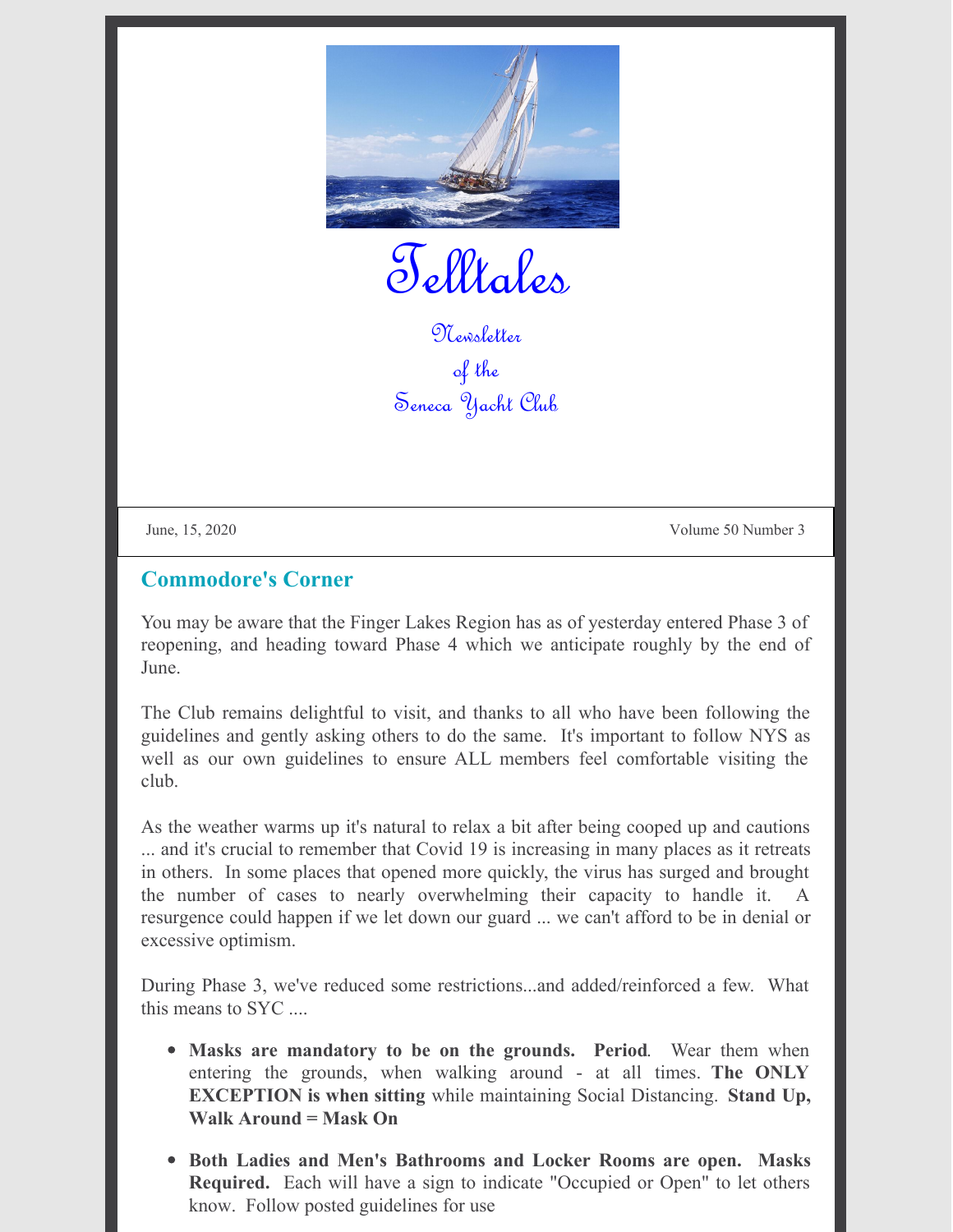- **Loft is Open**...again, Masks and Social Distancing.
- **Club Racing is beginning**...following strict protocols, starting next Sunday, June 20th
- **Fajita Fest**, scheduled on July 3rd has been **Cancelled** (we're working future social events)
- **Punch Bowl on July 4th** ... Bring your own hors d'oeuvres, **PUNCH WILL BE AVAILABLE!**

We'll be printing and posting new signage over the next few days...however, no sign or newsletter will be effective without the active participation of YOU. Even when reaching Phase 4, it is most likely that Masks and Social Distancing will remain in effect.

As the saying goes, "it takes two to Tango".... **if someone is talking to you without wearing a mask or social distancing, it's up to YOU to say something...to THEM. Gently**. Don't wait to tell a board member or uniformed, armed security guard! To paraphrase ... "gently, gently catchie monkey"!

We've been told that some of our members won't come down because they see lots of people not wearing masks. And, even if they don't visit, those of us that do can easily bring the bugs home. Even if it's not a state requirement, all of our members deserve respect, concern and thoughtful consideration, however inconvenient it might seem at the time.

Alternately, if this doesn't work....ve haf ozzer planz....

Fair Winds....Sail on!

Chris Lytle [ctlytle@gmail.com](mailto:ctlytle@gmail.com) 315.224.8639

# **Pizza is Back at Seneca Yacht Club**

The Pizza Posto truck is going to be visiting Seneca yacht Club onThursday, June 18 from 5:30 to 7:30 pm, and again on Thursday, June 25 at the same time. This was a popular event last year and once again you'll have a chance to sample their delicious wares.

Visiting the club in these times can be daunting, but also rewarding.If you follow the rules above you can enjoy the club in relative safety. In addition, when dining at the club family groups can sit together without masks but must maintain 6 feet from other groups. If dining with non-household members maintain social distance when not wearing masks.

### **New Calendar of Events for 2020**

For obvious reasons the Calendar of Events for Seneca Yacht Club has be revised. The previous calendar was drawn up before the current crisis so we've made some adjustments.You can view the new calendar [here](http://www.senecayc.org). To see Seneca Yacht Club's web site click here.

Several cancellations should be noted. In particular, the Fajita Fest on July 3 has been cancelled. In addition, there will be no hors d'oeuvre buffet at the punchbowl.There will, however, be a punchbowl, and you are welcome to bring your own hors d'oeuvres for your family to enjoy.

Beyond the end of July, things are still up in the air.we'll know more as we see how the current situation